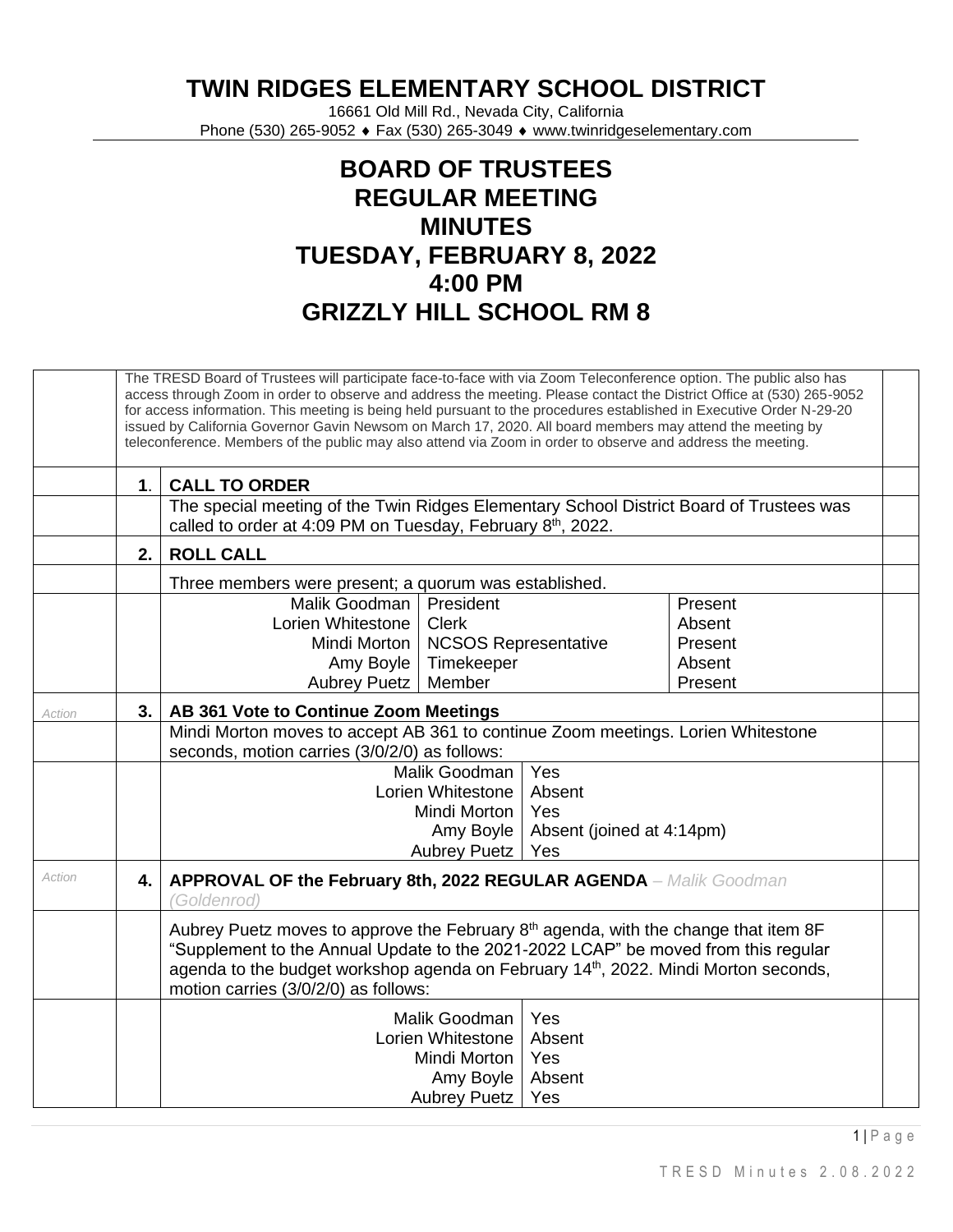|                  | 5. |    | <b>PUBLIC COMMENT</b><br>The Board of Trustees welcomes comments and suggestions from the public. While no<br>action may be taken by the Board concerning items not on the agenda, comments are<br>important for District information and for possible future action. Due to time considerations,<br>the chair may request that comments by an individual be limited to two minutes. Suggestions<br>and comments from the public regarding items listed on this agenda should be raised during<br>the comment period for the specific agenda item. (Education Code 35145.5; Bylaw 9322,<br>Government Code 54954.3)                                                                                                                                                                                                                                                                                                                                                                                                                                                                                                                                                                |   |  |  |  |  |  |  |
|------------------|----|----|------------------------------------------------------------------------------------------------------------------------------------------------------------------------------------------------------------------------------------------------------------------------------------------------------------------------------------------------------------------------------------------------------------------------------------------------------------------------------------------------------------------------------------------------------------------------------------------------------------------------------------------------------------------------------------------------------------------------------------------------------------------------------------------------------------------------------------------------------------------------------------------------------------------------------------------------------------------------------------------------------------------------------------------------------------------------------------------------------------------------------------------------------------------------------------|---|--|--|--|--|--|--|
|                  |    |    | No public comment.                                                                                                                                                                                                                                                                                                                                                                                                                                                                                                                                                                                                                                                                                                                                                                                                                                                                                                                                                                                                                                                                                                                                                                 |   |  |  |  |  |  |  |
|                  |    |    | AMY BOYLE JOINED THE MEETING VIA ZOOM AT 4:14 PM                                                                                                                                                                                                                                                                                                                                                                                                                                                                                                                                                                                                                                                                                                                                                                                                                                                                                                                                                                                                                                                                                                                                   |   |  |  |  |  |  |  |
| Action           | 6. |    | <b>CONSENT ITEMS.</b> These items are expected to be routine and non-controversial. The<br>Board will act upon them at one time without discussion. Any Board member, staff member<br>or interested party may request that an item be removed from the consent agenda for<br>discussion.                                                                                                                                                                                                                                                                                                                                                                                                                                                                                                                                                                                                                                                                                                                                                                                                                                                                                           |   |  |  |  |  |  |  |
| Action           |    | Α. | Approval of January 18th, 2022 Special Board Meeting Minutes (Mint)                                                                                                                                                                                                                                                                                                                                                                                                                                                                                                                                                                                                                                                                                                                                                                                                                                                                                                                                                                                                                                                                                                                | B |  |  |  |  |  |  |
| Action           |    | В. | Approval of January 25 <sup>th</sup> , 2022 Special Board Meeting Minutes (Mint)                                                                                                                                                                                                                                                                                                                                                                                                                                                                                                                                                                                                                                                                                                                                                                                                                                                                                                                                                                                                                                                                                                   | B |  |  |  |  |  |  |
| Action           |    | C. | Approval of the January Warrants (Lilac)                                                                                                                                                                                                                                                                                                                                                                                                                                                                                                                                                                                                                                                                                                                                                                                                                                                                                                                                                                                                                                                                                                                                           | B |  |  |  |  |  |  |
|                  |    |    | Mindi Morton makes a motion to approve the Consent Items as presented. Amy Boyle<br>seconds, motion carries (4/0/1/0) as follows:                                                                                                                                                                                                                                                                                                                                                                                                                                                                                                                                                                                                                                                                                                                                                                                                                                                                                                                                                                                                                                                  |   |  |  |  |  |  |  |
|                  |    |    | Malik Goodman<br>Yes<br>Lorien Whitestone<br>Absent<br>Mindi Morton<br>Yes<br>Yes<br>Amy Boyle<br><b>Aubrey Puetz</b><br>Yes                                                                                                                                                                                                                                                                                                                                                                                                                                                                                                                                                                                                                                                                                                                                                                                                                                                                                                                                                                                                                                                       |   |  |  |  |  |  |  |
|                  | 7. |    | <b>REPORTS</b>                                                                                                                                                                                                                                                                                                                                                                                                                                                                                                                                                                                                                                                                                                                                                                                                                                                                                                                                                                                                                                                                                                                                                                     |   |  |  |  |  |  |  |
| Discussion/Info. |    |    | Family Resource Center Report - Diana Pasquini<br>A.                                                                                                                                                                                                                                                                                                                                                                                                                                                                                                                                                                                                                                                                                                                                                                                                                                                                                                                                                                                                                                                                                                                               |   |  |  |  |  |  |  |
|                  |    |    | Diana Pasquini presented the San Juan Ridge Family Resource Center Report for<br>February.<br>The weekly Creative Movement classes for preschool-8 <sup>th</sup> graders will resume on March<br>2 <sup>nd</sup> and continue for about 6 weeks. Nevada Union Adult Education Classes start on<br>March 2 <sup>nd</sup> at the Oak Tree Lodge. These classes will be every Wednesday from 9am-<br>12pm. GED testing begins on Tuesday, March 8 <sup>th</sup> . Testing will be conducted monthly<br>from 1-4pm.<br>Food Pantry is continually replenished by the Food Bank of Nevada County, Master's<br>Market, and other local friends of the FRC. They are feeding more families than ever<br>with a wide variety of healthy foods, many of which are gluten-free, non-dairy, organic,<br>and/or plant based.<br>Clothes Closet is housed on two sites: babies and toddlers' shoes and clothing are in<br>the Playgroup room. Shoes and clothing for children sizes five and up, as well as<br>clothes for teens, women and men are housed in the main FRC building. Continued<br>donations are received from the community and the FRC is sanitizing these donations<br>daily. |   |  |  |  |  |  |  |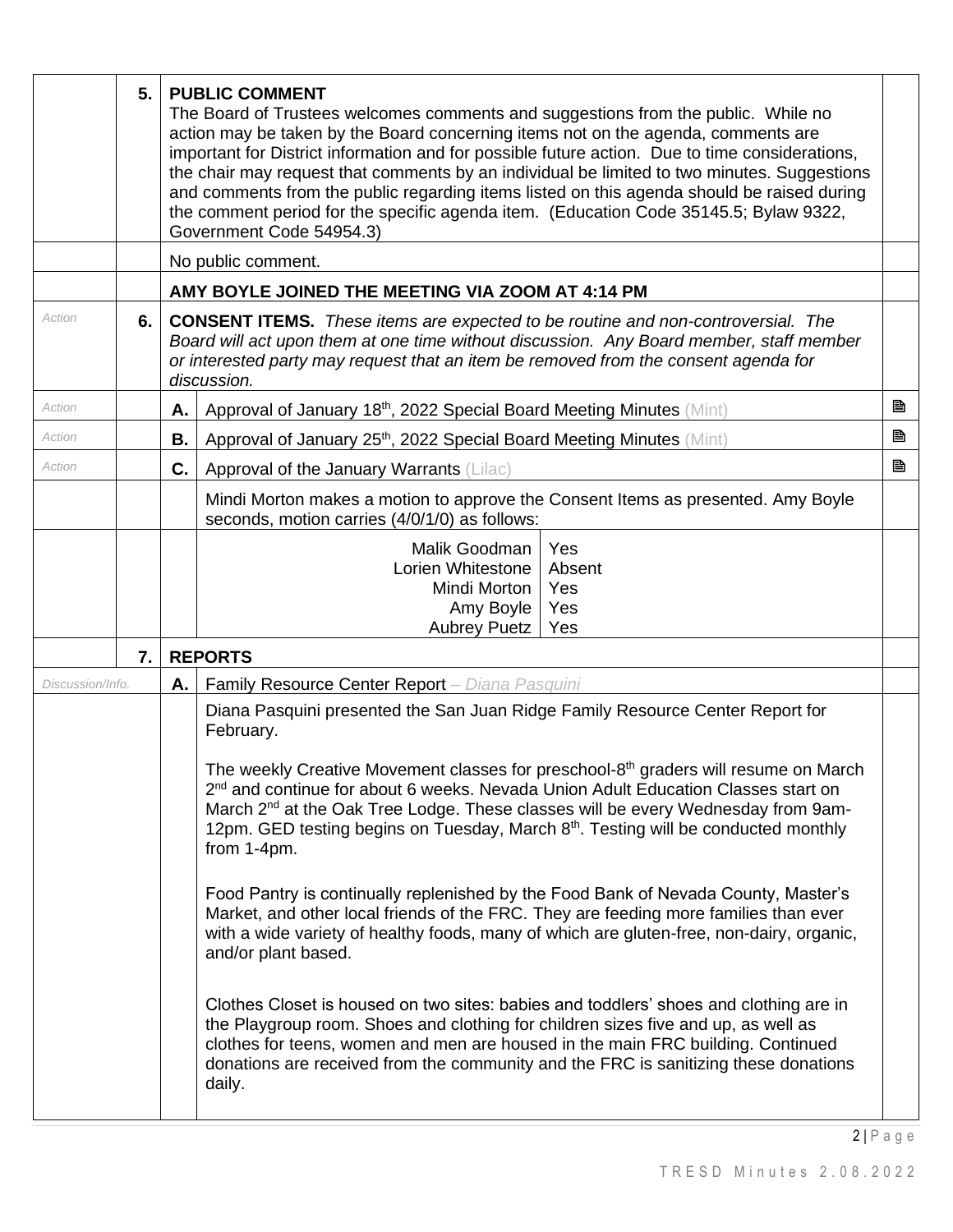|                                                                                                                                                                                                                                                                                      |    |    | In conjunction with Bright Futures for Youth we are hosting San Juan Ridge Point in<br>Time Homeless Youth Count on March 1 <sup>st</sup> , from 3pm until dark. Hot food and warm<br>clothing will be available to all youth who visit campus that day. Other services will also<br>be available to them. |                 |                 |                                                                                                                                                                                                                                                                                                                                                                                                                                                                                                                                                                                                                                                                                                                                                                                                                                          |              |              |              |   |        |                |                |              |                                                                                                                                                                                                                                       |  |                                                                                                                                                                                                |  |
|--------------------------------------------------------------------------------------------------------------------------------------------------------------------------------------------------------------------------------------------------------------------------------------|----|----|------------------------------------------------------------------------------------------------------------------------------------------------------------------------------------------------------------------------------------------------------------------------------------------------------------|-----------------|-----------------|------------------------------------------------------------------------------------------------------------------------------------------------------------------------------------------------------------------------------------------------------------------------------------------------------------------------------------------------------------------------------------------------------------------------------------------------------------------------------------------------------------------------------------------------------------------------------------------------------------------------------------------------------------------------------------------------------------------------------------------------------------------------------------------------------------------------------------------|--------------|--------------|--------------|---|--------|----------------|----------------|--------------|---------------------------------------------------------------------------------------------------------------------------------------------------------------------------------------------------------------------------------------|--|------------------------------------------------------------------------------------------------------------------------------------------------------------------------------------------------|--|
| Discussion/Info.                                                                                                                                                                                                                                                                     |    | В. | Grizzly Hill School Report (84 Students Enrolled) - Melissa Madigan                                                                                                                                                                                                                                        |                 |                 |                                                                                                                                                                                                                                                                                                                                                                                                                                                                                                                                                                                                                                                                                                                                                                                                                                          |              |              |              |   |        |                |                |              |                                                                                                                                                                                                                                       |  |                                                                                                                                                                                                |  |
|                                                                                                                                                                                                                                                                                      |    |    | Grade                                                                                                                                                                                                                                                                                                      |                 | <b>TK/K</b>     | 1                                                                                                                                                                                                                                                                                                                                                                                                                                                                                                                                                                                                                                                                                                                                                                                                                                        | $\mathbf{2}$ | 3            | 4            |   | 5<br>6 | $\overline{7}$ | 8              | <b>Total</b> |                                                                                                                                                                                                                                       |  |                                                                                                                                                                                                |  |
|                                                                                                                                                                                                                                                                                      |    |    |                                                                                                                                                                                                                                                                                                            | <b>Students</b> | 1/5             | 8                                                                                                                                                                                                                                                                                                                                                                                                                                                                                                                                                                                                                                                                                                                                                                                                                                        | 8            | 10           | 14           |   | 5<br>8 | 15             | 10             | 84           |                                                                                                                                                                                                                                       |  |                                                                                                                                                                                                |  |
|                                                                                                                                                                                                                                                                                      |    |    |                                                                                                                                                                                                                                                                                                            |                 |                 |                                                                                                                                                                                                                                                                                                                                                                                                                                                                                                                                                                                                                                                                                                                                                                                                                                          |              |              |              |   |        |                |                |              | A field trip to the Reno Planetarium for the 4-8 <sup>th</sup> graders occurred today. Student council has a<br>dance planned for this Friday, February 11 <sup>th</sup> . There's a PTC meeting tomorrow, February 9 <sup>th</sup> . |  |                                                                                                                                                                                                |  |
| Discussion/Info.                                                                                                                                                                                                                                                                     |    | C. |                                                                                                                                                                                                                                                                                                            |                 |                 |                                                                                                                                                                                                                                                                                                                                                                                                                                                                                                                                                                                                                                                                                                                                                                                                                                          |              |              |              |   |        |                |                |              | Washington School Report (6 Students Enrolled) -Adam Pearcy/Melissa Madigan                                                                                                                                                           |  |                                                                                                                                                                                                |  |
|                                                                                                                                                                                                                                                                                      |    |    |                                                                                                                                                                                                                                                                                                            |                 | Grade           | K                                                                                                                                                                                                                                                                                                                                                                                                                                                                                                                                                                                                                                                                                                                                                                                                                                        | 1            | $\mathbf{2}$ | $\mathbf{3}$ | 4 | 5      | 6              | $\overline{7}$ | 8            | <b>Total</b>                                                                                                                                                                                                                          |  |                                                                                                                                                                                                |  |
|                                                                                                                                                                                                                                                                                      |    |    |                                                                                                                                                                                                                                                                                                            |                 | <b>Students</b> | 2                                                                                                                                                                                                                                                                                                                                                                                                                                                                                                                                                                                                                                                                                                                                                                                                                                        | 1            | 0            | 0            | 0 | 0      | $\overline{2}$ | 0              |              | 6                                                                                                                                                                                                                                     |  |                                                                                                                                                                                                |  |
|                                                                                                                                                                                                                                                                                      |    |    | to continue operation.                                                                                                                                                                                                                                                                                     |                 |                 | copy of this letter is attached to the end of the minutes.                                                                                                                                                                                                                                                                                                                                                                                                                                                                                                                                                                                                                                                                                                                                                                               |              |              |              |   |        |                |                |              | Adam Pearcy was unable to attend in person but his letter to the board was read out loud. A                                                                                                                                           |  | Mindi Morton would like a parent survey to be conducted in May to see if we can maintain and/or<br>increase enrollment at Washington School. 6 students it the minimum amount the school needs |  |
| Discussion/Info.                                                                                                                                                                                                                                                                     |    | D. |                                                                                                                                                                                                                                                                                                            |                 |                 |                                                                                                                                                                                                                                                                                                                                                                                                                                                                                                                                                                                                                                                                                                                                                                                                                                          |              |              |              |   |        |                |                |              |                                                                                                                                                                                                                                       |  | Little Acorns Preschool Report (21 Students Enrolled) – Pam Langley/Melissa Madigan                                                                                                            |  |
|                                                                                                                                                                                                                                                                                      |    |    |                                                                                                                                                                                                                                                                                                            |                 |                 | There will be a new student joining Little Acorns Preschool soon.                                                                                                                                                                                                                                                                                                                                                                                                                                                                                                                                                                                                                                                                                                                                                                        |              |              |              |   |        |                |                |              |                                                                                                                                                                                                                                       |  |                                                                                                                                                                                                |  |
| Discussion/Info.                                                                                                                                                                                                                                                                     |    | Е. |                                                                                                                                                                                                                                                                                                            |                 |                 | Facilities Management Report- Ed Acosta                                                                                                                                                                                                                                                                                                                                                                                                                                                                                                                                                                                                                                                                                                                                                                                                  |              |              |              |   |        |                |                |              |                                                                                                                                                                                                                                       |  |                                                                                                                                                                                                |  |
| completed in 3 days.                                                                                                                                                                                                                                                                 |    |    |                                                                                                                                                                                                                                                                                                            |                 |                 | Ed Acosta presented his facilities management report for three school sites. For Grizzly<br>Hill Campus, he continued to manage campus fire safety and suppression tools. Byers<br>placed a bid for repairs on the gutter. This bid was approved and scheduled for April<br>completion. For Oak Tree and Little Acorns Preschool, fire fuels reduction is an ongoing<br>priority. Appropriate signage was installed in the bathroom for what can be flushed and<br>what cannot. The school van was picked up from the repair shop after its safety recall.<br>There was a propane leak in one of the lines, which is now repaired. For Washington<br>School, the priority is to continue fire fuels reduction. The school's tractor is in need of<br>repair. The kitchen floor is estimated to cost \$2,700 for linoleum. This should be |              |              |              |   |        |                |                |              |                                                                                                                                                                                                                                       |  |                                                                                                                                                                                                |  |
| Discussion/Info.                                                                                                                                                                                                                                                                     |    | F. | <b>Board Report</b> - Malik Goodman                                                                                                                                                                                                                                                                        |                 |                 |                                                                                                                                                                                                                                                                                                                                                                                                                                                                                                                                                                                                                                                                                                                                                                                                                                          |              |              |              |   |        |                |                |              |                                                                                                                                                                                                                                       |  |                                                                                                                                                                                                |  |
| A Board Retreat is planned for the near future. Malik Goodman appreciated Lorien<br>Whitestone's statement at the last board meeting expressing her concerns and<br>individual issues.                                                                                               |    |    |                                                                                                                                                                                                                                                                                                            |                 |                 |                                                                                                                                                                                                                                                                                                                                                                                                                                                                                                                                                                                                                                                                                                                                                                                                                                          |              |              |              |   |        |                |                |              |                                                                                                                                                                                                                                       |  |                                                                                                                                                                                                |  |
|                                                                                                                                                                                                                                                                                      | 8. |    | <b>DISCUSSION/ACTION ITEMS</b>                                                                                                                                                                                                                                                                             |                 |                 |                                                                                                                                                                                                                                                                                                                                                                                                                                                                                                                                                                                                                                                                                                                                                                                                                                          |              |              |              |   |        |                |                |              |                                                                                                                                                                                                                                       |  |                                                                                                                                                                                                |  |
| Discussion                                                                                                                                                                                                                                                                           |    | Α. | 2020-2021 Audit Report Presentation- Valerie Shaw                                                                                                                                                                                                                                                          |                 |                 |                                                                                                                                                                                                                                                                                                                                                                                                                                                                                                                                                                                                                                                                                                                                                                                                                                          |              |              |              |   |        |                |                |              |                                                                                                                                                                                                                                       |  |                                                                                                                                                                                                |  |
|                                                                                                                                                                                                                                                                                      |    |    | Valerie Shaw presented the audit report to the board. The audit was received well and<br>was awarded the highest rating.                                                                                                                                                                                   |                 |                 |                                                                                                                                                                                                                                                                                                                                                                                                                                                                                                                                                                                                                                                                                                                                                                                                                                          |              |              |              |   |        |                |                |              |                                                                                                                                                                                                                                       |  |                                                                                                                                                                                                |  |
| <b>Discussion/Action</b><br>В.                                                                                                                                                                                                                                                       |    |    | 'Grey)                                                                                                                                                                                                                                                                                                     |                 |                 |                                                                                                                                                                                                                                                                                                                                                                                                                                                                                                                                                                                                                                                                                                                                                                                                                                          |              |              |              |   |        |                |                |              | Twin Ridges Elementary School District Portfolio 4th Quarter 2021- Peter Ketchand                                                                                                                                                     |  |                                                                                                                                                                                                |  |
| Peter Ketchand presented the 4 <sup>th</sup> quarter district portfolio to the board. Peter Ketchand<br>will be attending the regular March board meeting to obtain signatures. He described<br>the average 2021 inflation and how it impacts the value of the district's portfolio. |    |    |                                                                                                                                                                                                                                                                                                            |                 |                 |                                                                                                                                                                                                                                                                                                                                                                                                                                                                                                                                                                                                                                                                                                                                                                                                                                          |              |              |              |   |        |                |                |              |                                                                                                                                                                                                                                       |  |                                                                                                                                                                                                |  |
| Action                                                                                                                                                                                                                                                                               |    | C. | Accept the 2020/2021 Audit Report- Darlene Waddle (Pink)                                                                                                                                                                                                                                                   |                 |                 |                                                                                                                                                                                                                                                                                                                                                                                                                                                                                                                                                                                                                                                                                                                                                                                                                                          |              |              |              |   |        |                |                |              |                                                                                                                                                                                                                                       |  |                                                                                                                                                                                                |  |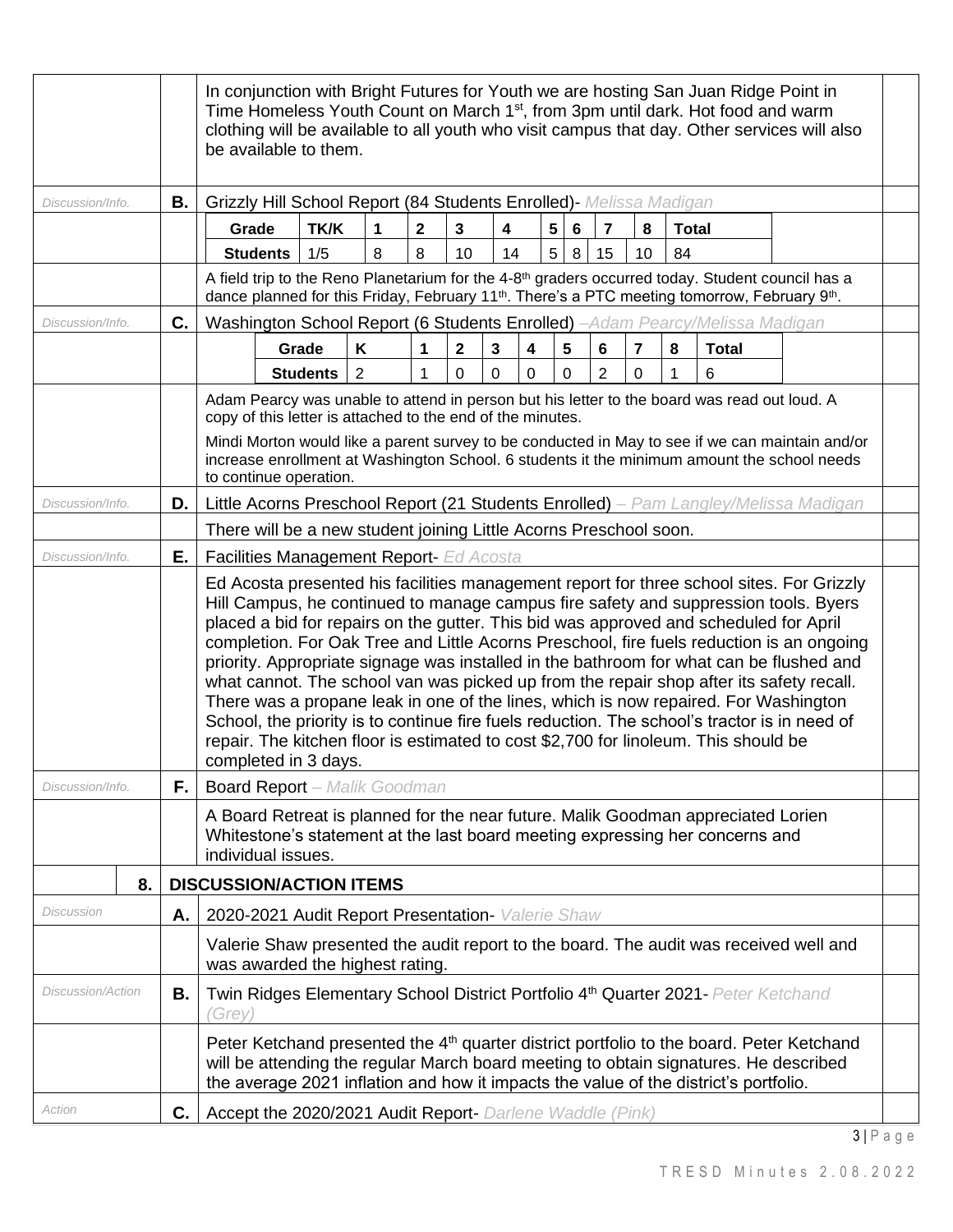|                   |    | Mindi Morton made a motion to accept the 2020/2021 Audit Report as presented on<br>item 8A. Amy Boyle seconds, motion carries (4/0/1/0) as follows:                                                                                                                                                                                                                                        |  |  |  |  |  |  |
|-------------------|----|--------------------------------------------------------------------------------------------------------------------------------------------------------------------------------------------------------------------------------------------------------------------------------------------------------------------------------------------------------------------------------------------|--|--|--|--|--|--|
|                   |    | Malik Goodman<br>Yes<br>Lorien Whitestone<br>Absent<br>Mindi Morton<br>Yes<br>Amy Boyle<br>Yes<br>Aubrey Puetz<br>Yes                                                                                                                                                                                                                                                                      |  |  |  |  |  |  |
| Action            | D. | Approve the School Accountability Report Card (SARC) for Grizzly Hill- Darlene Waddle<br>Tan                                                                                                                                                                                                                                                                                               |  |  |  |  |  |  |
|                   |    | Melissa Madigan presented the School Accountability Report Card for Grizzly Hill<br>School. This report will be posted on the District's website.<br>Mindi Morton moves to approve the School Accountability Report Card (SARC) for                                                                                                                                                        |  |  |  |  |  |  |
|                   |    | Grizzly Hill School. Aubrey Puetz seconds, motion carries (4/0/1/0) as follows:<br>Malik Goodman<br>Yes<br>Lorien Whitestone<br>Absent<br>Mindi Morton<br>Yes<br>Amy Boyle<br>Yes<br>Aubrey Puetz<br>Yes                                                                                                                                                                                   |  |  |  |  |  |  |
| Action            | Ε. | Approve the School Accountability Report Card (SARC) for Washington School-<br>Darlene Waddle (Tan)                                                                                                                                                                                                                                                                                        |  |  |  |  |  |  |
|                   |    | Melissa Madigan presented the School Accountability Report Card for Washington<br>School. This report will be posted on the District's website.<br>Amy Boyle moves to approve the School Accountability Report Card for Washington<br>School. Aubrey Puetz seconds, motion carries (4/0/1/0) as follows:                                                                                   |  |  |  |  |  |  |
|                   |    | Malik Goodman<br>Yes<br>Lorien Whitestone<br>Absent<br>Mindi Morton  <br>Yes<br>Amy Boyle<br>Yes<br>Aubrey Puetz<br>Yes                                                                                                                                                                                                                                                                    |  |  |  |  |  |  |
| Discussion        | F. | Supplement to the Annual Update to the 2021-2022 LCAP- Darlene Waddle                                                                                                                                                                                                                                                                                                                      |  |  |  |  |  |  |
|                   |    | This item will be moved to the next budget workshop.                                                                                                                                                                                                                                                                                                                                       |  |  |  |  |  |  |
| <b>Discussion</b> | G. | 2021-2022 LCAP Actions and Services Mid-Year Report- Darlene Waddle                                                                                                                                                                                                                                                                                                                        |  |  |  |  |  |  |
|                   |    | Melissa Madigan presented the mid-year report review and goals:<br>Goal 1) TRESD will be a district of academic excellence that provides equity and access<br>for all students in all subgroups, utilizing academic rigor through the district's strategic<br>academic interventions, newly added curriculum, experiential learning programs, and<br>overall best instructional practices. |  |  |  |  |  |  |
|                   |    | Goal 2) The Twin Ridges ESD will be a place where all students in all subgroups are<br>actively engaged in a safe and positive school climate reflecting the diversity of our<br>district as our strength. All students will be educated in learning environments that are<br>safe, drug free, and conductive to learning.                                                                 |  |  |  |  |  |  |

4 | P a g e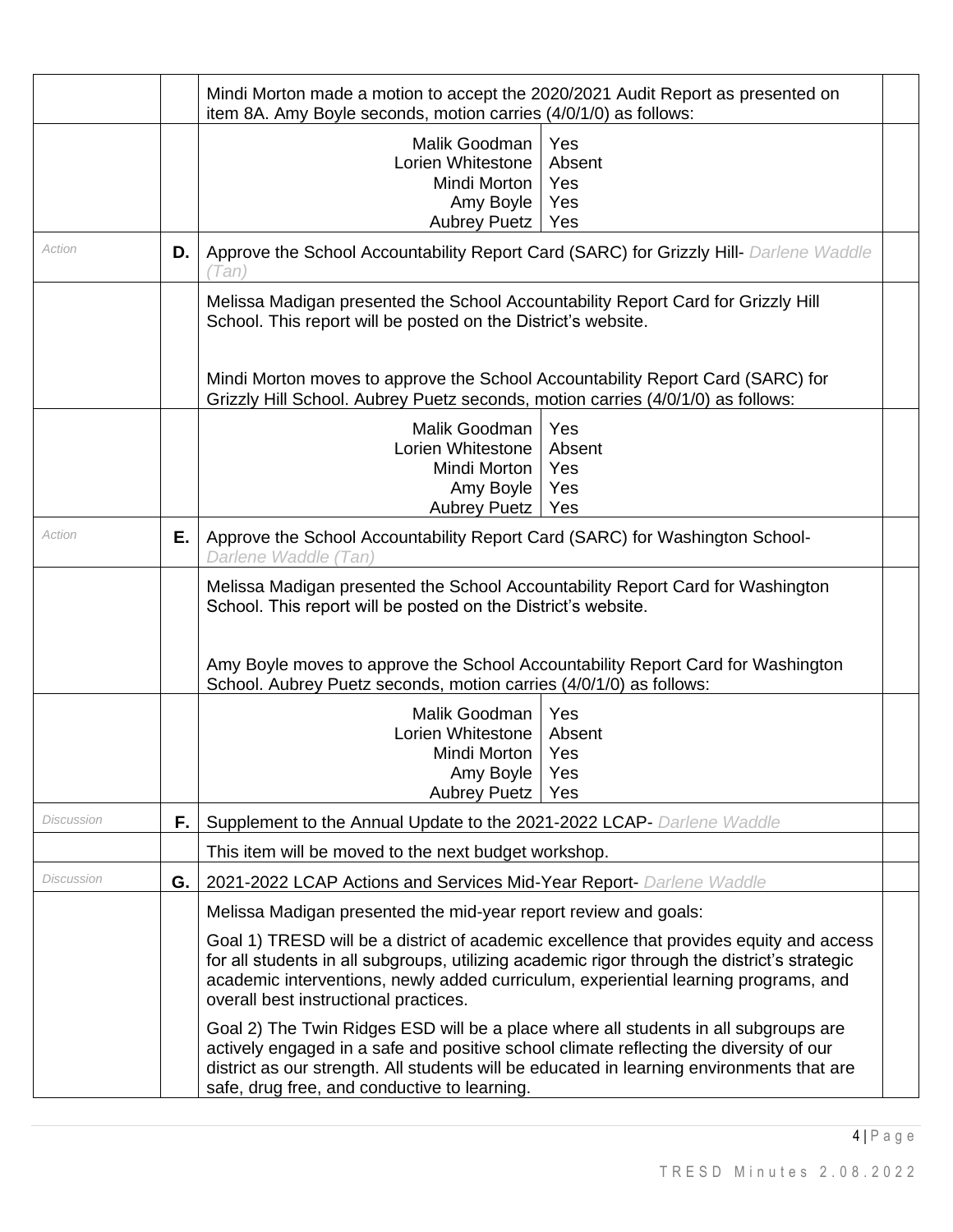|                   |    | Goal 3) The TRESD district will operate with strong parent and community involvement,<br>including efficient and effective communication and opportunities for parents to<br>participate in their own educational development.                                                                                                                                                                                                                                                                                                                                                                                                                                                     |  |
|-------------------|----|------------------------------------------------------------------------------------------------------------------------------------------------------------------------------------------------------------------------------------------------------------------------------------------------------------------------------------------------------------------------------------------------------------------------------------------------------------------------------------------------------------------------------------------------------------------------------------------------------------------------------------------------------------------------------------|--|
| Discussion        | Η. | 2021-2022 Update to the Budget Overview for Parents- Darlene Waddle                                                                                                                                                                                                                                                                                                                                                                                                                                                                                                                                                                                                                |  |
|                   |    | Melissa Madigan presented the budget overview for parents to the board. The total<br>revenues projected for the Twin Ridges Elementary School District is \$2,326,744, of<br>which \$1,375,927 is Local Control Funding Formula (LCFF), \$217,212 is other state<br>funds, \$95,928 is local funds, and \$637,677 is federal funds. Of the \$1,375,927 in LCFF<br>Funds, \$269,317 is generated based on the enrollment of high needs students (foster<br>youth, English learner, and low-income students).                                                                                                                                                                        |  |
|                   | Ъ. | Resolution #22-02 Rescinding Committed Fund Balance For Investment Outside the<br><b>County Office-</b> Sunshine Bender/Darlene Waddle (Blue)                                                                                                                                                                                                                                                                                                                                                                                                                                                                                                                                      |  |
|                   |    | This item will be moved to the next budget workshop                                                                                                                                                                                                                                                                                                                                                                                                                                                                                                                                                                                                                                |  |
| <b>Discussion</b> | J. | Washington School Numbers for Next Year and Thoughts- Amy Boyle                                                                                                                                                                                                                                                                                                                                                                                                                                                                                                                                                                                                                    |  |
|                   |    | Amy Boyle would like this item added to the next board retreat. Adam Pearcy's letter for<br>the Washington School Report covered much of what she would like to discuss.                                                                                                                                                                                                                                                                                                                                                                                                                                                                                                           |  |
| Discussion        | Κ. | Washington School Climbing Structure- Amy Boyle                                                                                                                                                                                                                                                                                                                                                                                                                                                                                                                                                                                                                                    |  |
|                   |    | Malik Goodman reiterated challenges the District has faced in finding a certified<br>playground technician that is available to come out to Washington school to install the<br>climbing/playground structure. Amy Boyle would like this item on the next agenda to<br>continue discussion.                                                                                                                                                                                                                                                                                                                                                                                        |  |
| Discussion        | L. | Annual Review Comprehensive Safety Plan- Freya Johnson                                                                                                                                                                                                                                                                                                                                                                                                                                                                                                                                                                                                                             |  |
|                   |    | Freya Johnson handed out the comprehensive safety plan to be reviewed until the next<br>regular board meeting on March 8 <sup>th</sup> , 2022. It will be on the agenda for discussion then.                                                                                                                                                                                                                                                                                                                                                                                                                                                                                       |  |
| <b>Discussion</b> | Μ. | Staffing Projections Next Year's Revenues and Expenses- Melissa Madigan                                                                                                                                                                                                                                                                                                                                                                                                                                                                                                                                                                                                            |  |
|                   |    | Classified staff are now eligible for red slips in March. Malik Goodman mentioned how<br>the previous principal, James Berardi, would give blanket notices to all eligible<br>employees every March.                                                                                                                                                                                                                                                                                                                                                                                                                                                                               |  |
| Discussion        | N. | Student Data Assessment and Review- Melissa Madigan                                                                                                                                                                                                                                                                                                                                                                                                                                                                                                                                                                                                                                |  |
|                   |    | There is no data currently, in February of 2023 we will have assessment data to review.<br>The board requests that the name of this data review on the Governance Calendar be<br>changed to "TRESD Student Data Review".                                                                                                                                                                                                                                                                                                                                                                                                                                                           |  |
| Discussion/Action | О. | Field Trips- Malik Goodman/Staff                                                                                                                                                                                                                                                                                                                                                                                                                                                                                                                                                                                                                                                   |  |
|                   |    | Grizzly Hill's 2 <sup>nd</sup> and 3 <sup>rd</sup> grade teacher Sierra Clemens, presented her field trip ideas for<br>her class.                                                                                                                                                                                                                                                                                                                                                                                                                                                                                                                                                  |  |
|                   |    | Mindi Morton said by law, the board must see the field trip budget for approval before<br>the trip can occur. She would like to see this information provided by Sierra Clemens on<br>February 14 <sup>th</sup> . Malik Goodman requests for all teachers to create field trip binders, with<br>the procedure/contacts and required forms relevant to the field trip. He would like these<br>binders to ensure continuity of field trips for each grade for years to come. Mindi Morton<br>suggested Sierra Clemens ask parents to volunteer donations to cover the cost of this<br>trip (it's \$3 per person) to \$8 dollars to include the cost of a frozen treat. Malik Goodman |  |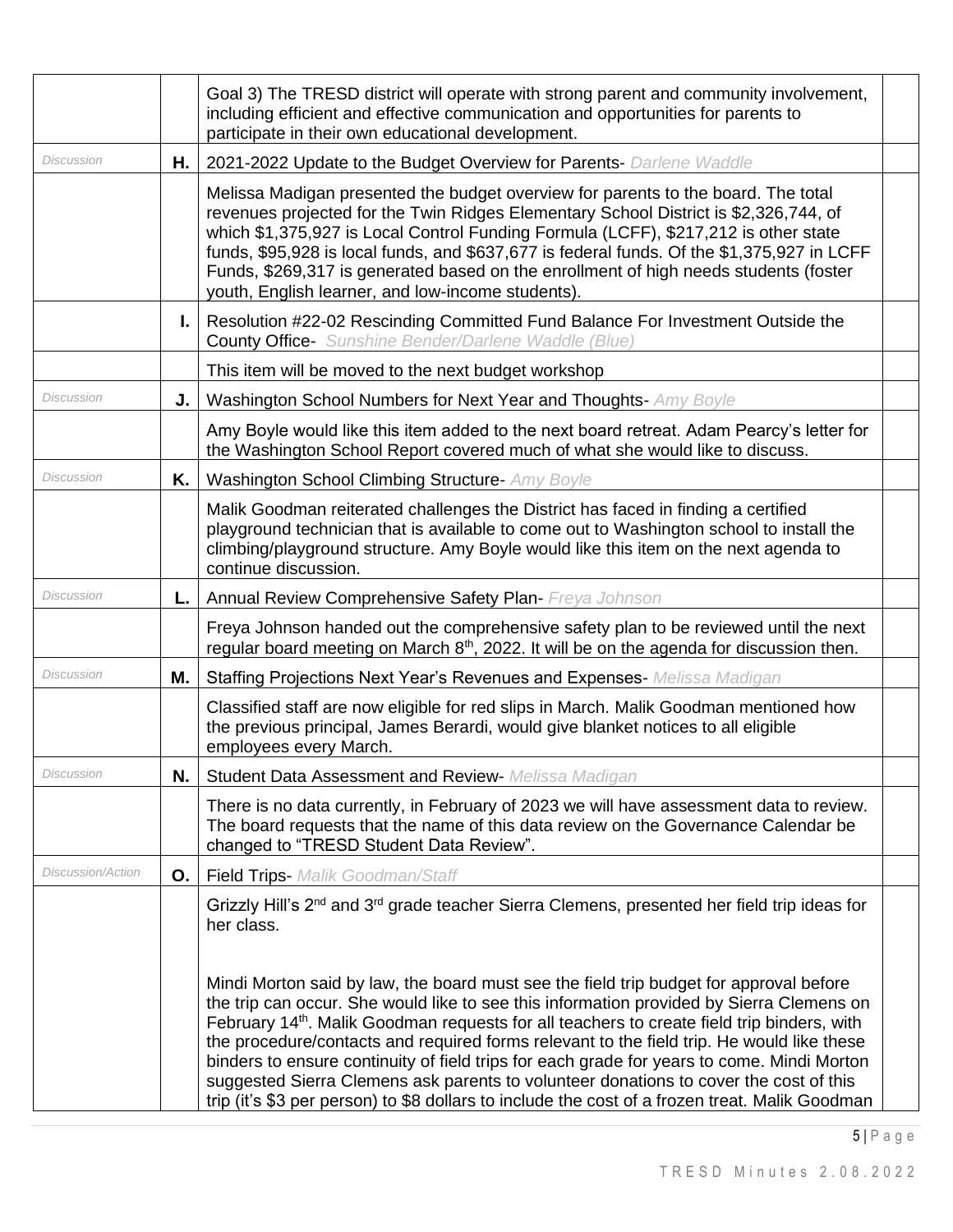|                          |     |                                                                                                 | asked Tiffany Caughey if she can do this same procedure for her class field trips.                                                                                                                                                                                                  |  |  |  |  |  |  |  |
|--------------------------|-----|-------------------------------------------------------------------------------------------------|-------------------------------------------------------------------------------------------------------------------------------------------------------------------------------------------------------------------------------------------------------------------------------------|--|--|--|--|--|--|--|
|                          |     |                                                                                                 | Tiffany Caughey mentioned that many of the field trip options she wants are still closed<br>due to the COVID-19 pandemic. She would like to take her class to the Children's<br>Museum in Sacramento. She would also like to take them to the Sacramento Zoo and<br>Fairytale Town. |  |  |  |  |  |  |  |
| <b>Discussion</b>        |     | <b>P.</b>                                                                                       | <b>LCAP Update-</b> Melissa Madigan                                                                                                                                                                                                                                                 |  |  |  |  |  |  |  |
|                          |     | Melissa Madigan discussed the LCAP earlier in this meeting, there is no further LCAP<br>update. |                                                                                                                                                                                                                                                                                     |  |  |  |  |  |  |  |
| Discussion               |     | Q.                                                                                              | <b>CSEA Update-</b> Erin Riley                                                                                                                                                                                                                                                      |  |  |  |  |  |  |  |
|                          |     |                                                                                                 | Erin Riley is not present to give an update.                                                                                                                                                                                                                                        |  |  |  |  |  |  |  |
| Discussion               |     | R.                                                                                              | <b>TRTA Update-</b> Tiffany Caughey                                                                                                                                                                                                                                                 |  |  |  |  |  |  |  |
|                          |     |                                                                                                 | Tiffany Caughey said negotiations are at a standstill. There are some planned days off<br>for negotiations to happen again.                                                                                                                                                         |  |  |  |  |  |  |  |
|                          | 9.  |                                                                                                 | <b>PUBLIC COMMENT ON CLOSED SESSION ITEMS - Malik Goodman</b>                                                                                                                                                                                                                       |  |  |  |  |  |  |  |
|                          | 10. |                                                                                                 | <b>CLOSED SESSION BEGAN AT 7:05PM</b>                                                                                                                                                                                                                                               |  |  |  |  |  |  |  |
| <b>Discussion/Action</b> |     | А.                                                                                              | Public Employee Discipline/Dismissal/Release (Government Code § 54957(b))                                                                                                                                                                                                           |  |  |  |  |  |  |  |
| <b>Discussion/Action</b> |     | <b>B.</b>                                                                                       | Conference with Labor Negotiator (Government Code § 54957.6). Employee<br>Organizations: CSEA and TRTA. Agency Negotiator: Melissa Madigan                                                                                                                                          |  |  |  |  |  |  |  |
|                          | 11. |                                                                                                 | <b>RECESS /RECONVENE - Report Out on Closed Session</b> - Malik Goodman                                                                                                                                                                                                             |  |  |  |  |  |  |  |
|                          |     | А.                                                                                              | Reportable Action Taken Regarding Public Employee Discipline/Dismissal/Release                                                                                                                                                                                                      |  |  |  |  |  |  |  |
|                          |     |                                                                                                 | No action taken.                                                                                                                                                                                                                                                                    |  |  |  |  |  |  |  |
|                          |     | В.                                                                                              | Conference with Labor Negotiator (Government Code § 54957.6). Employee<br>Organizations: CSEA and TRTA. Agency Negotiator: Melissa Madigan                                                                                                                                          |  |  |  |  |  |  |  |
|                          |     |                                                                                                 | No action taken.                                                                                                                                                                                                                                                                    |  |  |  |  |  |  |  |
| Discussion               | 12. |                                                                                                 | <b>FUTURE AGENDA ITEMS DISCUSSION</b>                                                                                                                                                                                                                                               |  |  |  |  |  |  |  |
|                          | 13. |                                                                                                 | <b>UPCOMING MEETINGS: March 8th, 2022</b>                                                                                                                                                                                                                                           |  |  |  |  |  |  |  |
|                          | 14. |                                                                                                 | <b>ADJOURNMENT 7:40pm</b>                                                                                                                                                                                                                                                           |  |  |  |  |  |  |  |

This agenda was posted at least 72 hours prior to the meeting at 16661 Old Mill Rd. Nevada City, CA 95959 and on the website at TRESD.ORG

*NOTICE:* In compliance with the Americans with Disabilities Act, if you need special assistance to access the Board meeting room or to otherwise participate at this meeting, including auxiliary aids or services, contact the Twin Ridges Elementary School District office at 530.265-9052 ext. 201 at least 48 hours before the scheduled Board meeting so that we may make every reasonable effort to accommodate your needs. {G.C. §54953.2, §54954.2(a) (1); Americans with Disabilities Act of 1990, §202 (42 U.S.C. §12132)]

Malik Goodman, Board President Date

2/23/2022